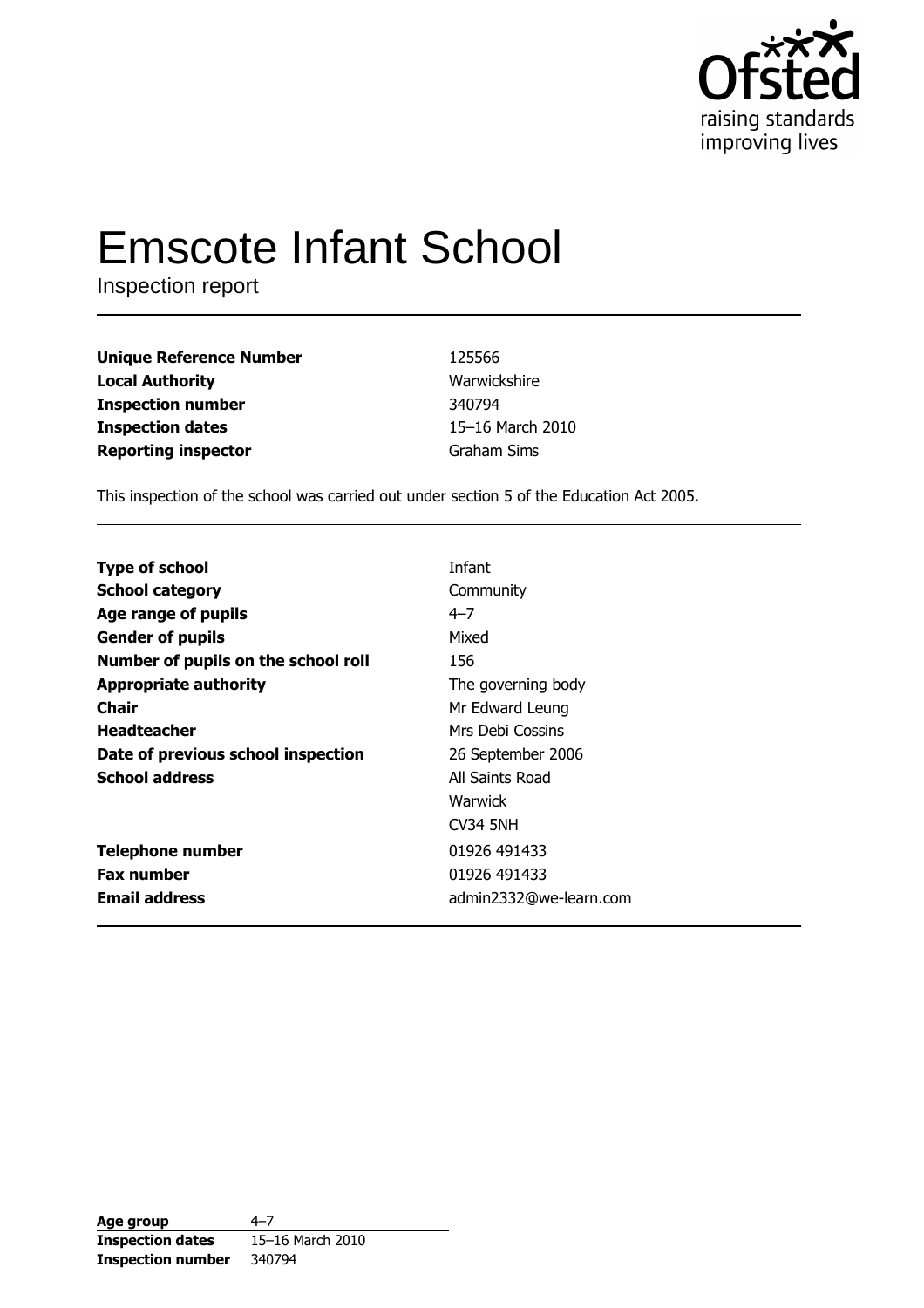The Office for Standards in Education, Children's Services and Skills (Ofsted) regulates and inspects to achieve excellence in the care of children and young people, and in education and skills for learners of all ages. It regulates and inspects childcare and children's social care, and inspects the Children and Family Court Advisory Support Service (Cafcass), schools, colleges, initial teacher training, work-based learning and skills training, adult and community learning, and education and training in prisons and other secure establishments. It rates council children's services, and inspects services for looked after children, safequarding and child protection.

Further copies of this report are obtainable from the school. Under the Education Act 2005, the school must provide a copy of this report free of charge to certain categories of people. A charge not exceeding the full cost of reproduction may be made for any other copies supplied.

If you would like a copy of this document in a different format, such as large print or Braille, please telephone 08456 404045, or email enquiries@ofsted.gov.uk.

You may copy all or parts of this document for non-commercial educational purposes, as long as you give details of the source and date of publication and do not alter the documentation in any way.

Royal Exchange Buildings St Ann's Square Manchester M2 7LA T: 08456 404045 Textphone: 0161 618 8524 E: enquiries@ofsted.gov.uk W: www.ofsted.gov.uk © Crown copyright 2010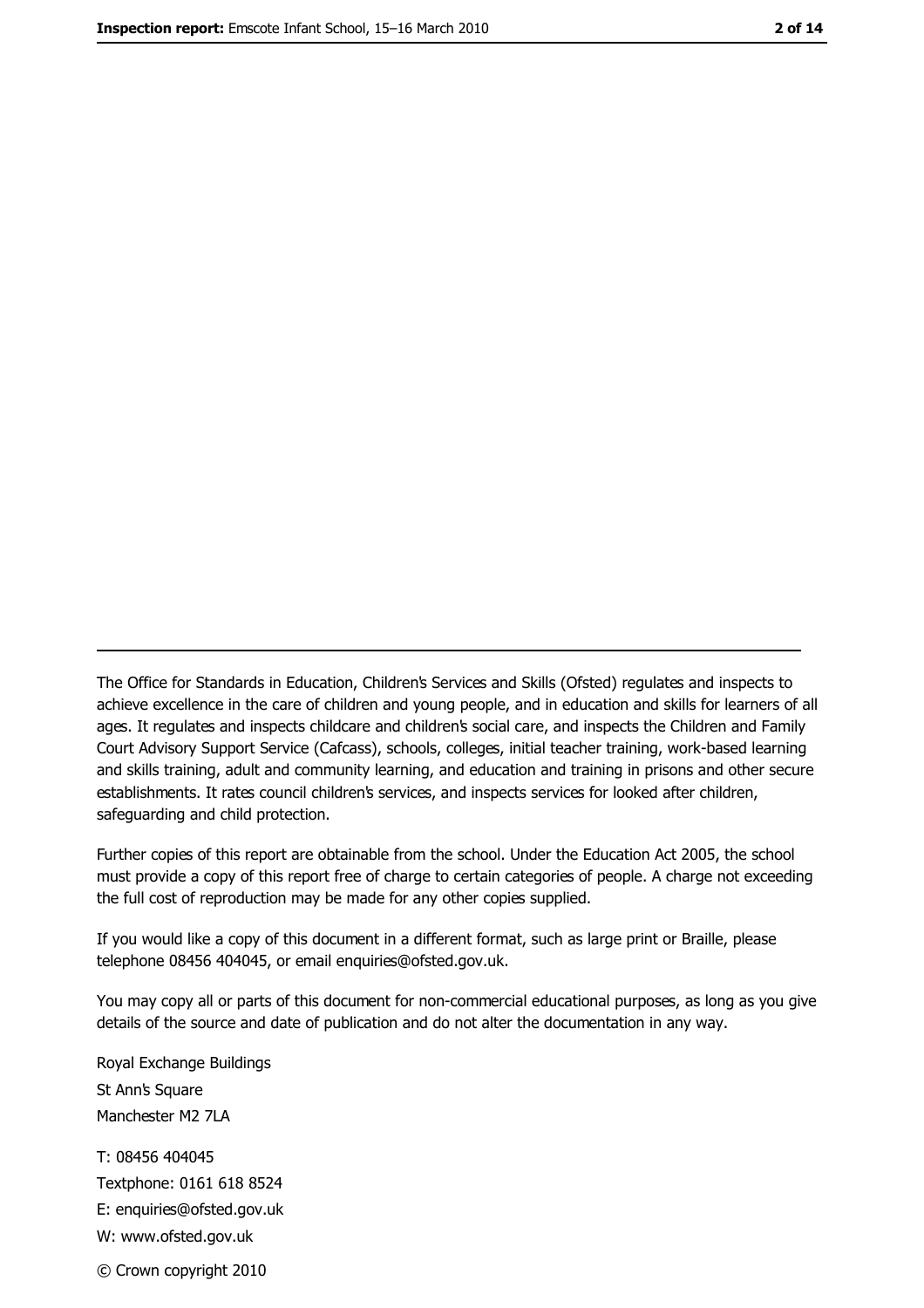# **Introduction**

This inspection was carried out by three additional inspectors. The inspectors visited 14 lessons and observed the teaching of every class teacher who was present at the time of the inspection. Inspectors held a meeting with six members of the governing body and met with all teaching staff and some teaching assistants. They spoke to two groups of pupils representing the school council and the ECO committee, and spoke informally to a number of parents. They looked at the school's work, its improvement plan and self-evaluation as well as assessment and tracking data that teachers use to monitor pupils' progress. Inspectors analysed 50 parental questionnaires, the results of which appear towards the end of this report.

The inspection team reviewed many aspects of the school's work. It looked in detail at the following:

- pupils' progress in developing their reading and writing skills and the effectiveness  $\blacksquare$ of the school's strategies to improve attainment in these areas
- the extent to which lessons and activities cater for pupils' differing abilities and,  $\blacksquare$ particularly, the level of challenge for more-able pupils
- the quality and effectiveness of teachers' feedback to pupils, both through the  $\blacksquare$ marking of their work and through oral comments in lessons
- the effectiveness of the new curriculum leadership teams and how well governors  $\blacksquare$ monitor and shape the direction of the school.

# Information about the school

Emscote Infant School is smaller than most infant schools. Most pupils are from White British backgrounds and the rest come from a broad range of ethnic heritages. Very few pupils join the school at the early stages of learning English. The proportion of pupils eligible for free school meals is above the national average, as is the proportion of pupils with special educational needs and/or disabilities. A large majority of children enter Reception having attended a privately run pre-school which operates on the school site. The school has a number of national awards, including the Active Mark, Healthy Schools and ECO School Green Flag awards.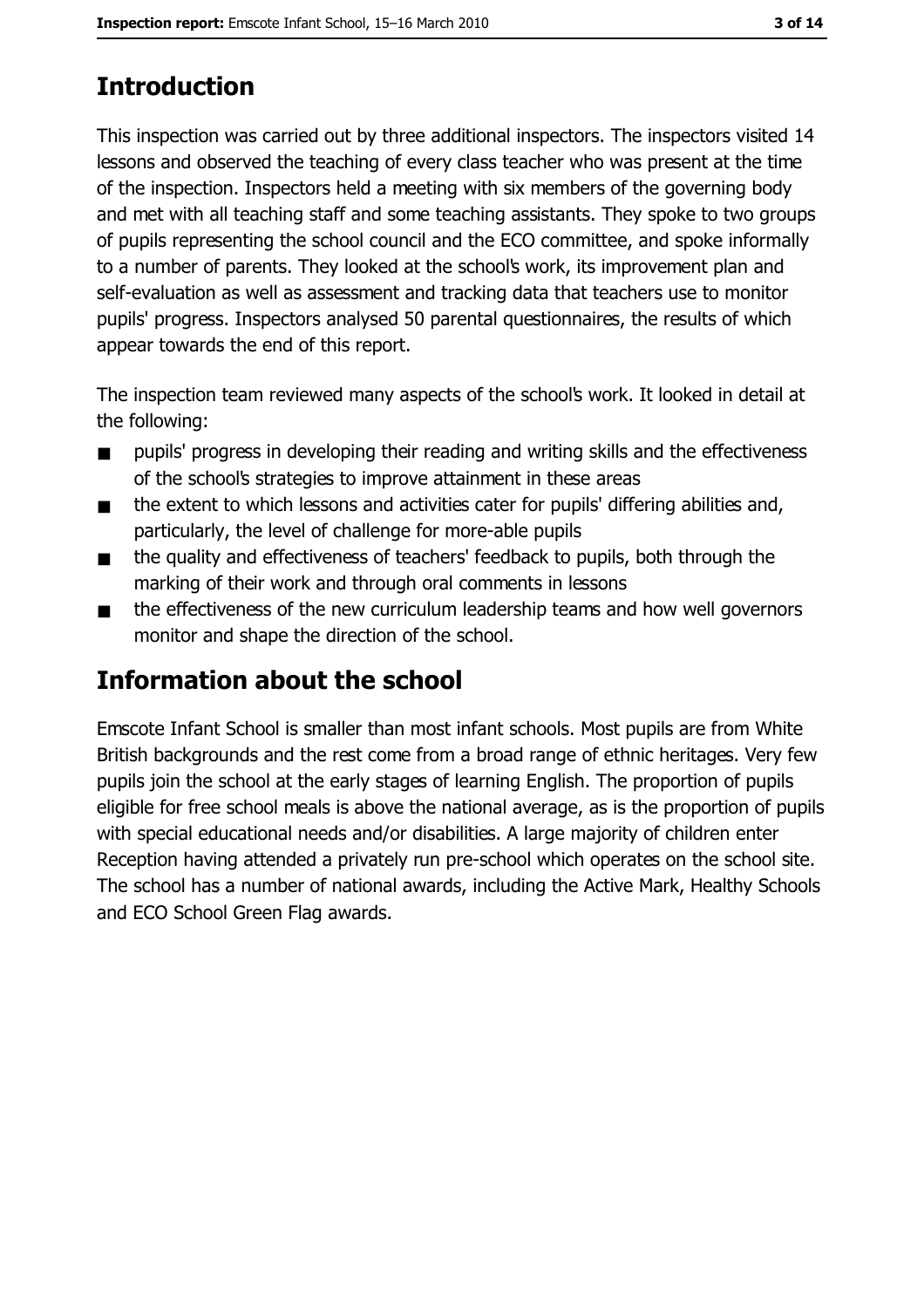# **Inspection judgements**

# Overall effectiveness: how good is the school?

#### The school's capacity for sustained improvement

## **Main findings**

Stepping into Emscote Infant School, one is immediately struck by the richness of the well-ordered learning environment. This impression is reinforced at every turn as one walks through the hall and into each of the attractive and stimulating classrooms. Pupils are enthusiastic about their school and love the range of activities provided. Staff and governors are unanimous in saying how good it is to work in such a friendly, supportive and caring environment. Parents' and carers' comments, such as: 'It is a lovely school with caring and competent staff, 'The school instils a positive attitude to learning', 'I couldn't have wished for a more positive start to school for my child', and, 'It's a pleasure to be part of this community,' reflect their overwhelmingly positive views. Good teaching and a rich curriculum help to ensure that pupils of all abilities achieve well during their three years in the school. Attainment improves from below that expected nationally at the start of Reception to broadly average by the end of Year 2. There has been a consistent drive over the last two years to improve the quality of provision and raise academic standards. Very high quality teaching in the Early Years Foundation Stage is enabling children to enter Year 1 better prepared than they have been in the past. Effective action has been taken to improve weak teaching elsewhere, although there is still some inconsistency in quality. Last year saw a significant improvement in standards in writing. The leadership team, however, recognises the importance of staff having even higher aspirations for the pupils in order to improve attainment and raise standards in reading, writing and mathematics even further. New initiatives have been implemented to broaden the curriculum, provide a wider range of extra-curricular activities and to engage more with the local community. The school's self-evaluation is realistic and accurate, and the development plan for the coming year outlines relevant and helpful priorities. The school has, therefore, shown good capacity

for improvement.

Good quality care, quidance and support have a positive impact on pupils' personal development. The behaviour of almost all pupils throughout the school is good and, at times, it is exemplary. Pupils feel very safe in school, develop a good understanding of what they need to do to lead healthy lifestyles and develop into responsible young citizens as they undertake a range of responsibilities within the school. For example, they write notices to remind adults to switch off computer monitors when not in use and exhort each other to keep the noise down at lunch in the hall. The school's family atmosphere and the excellent relationships between staff and pupils also help to explain why parents and carers hold the school in high esteem.

# What does the school need to do to improve further?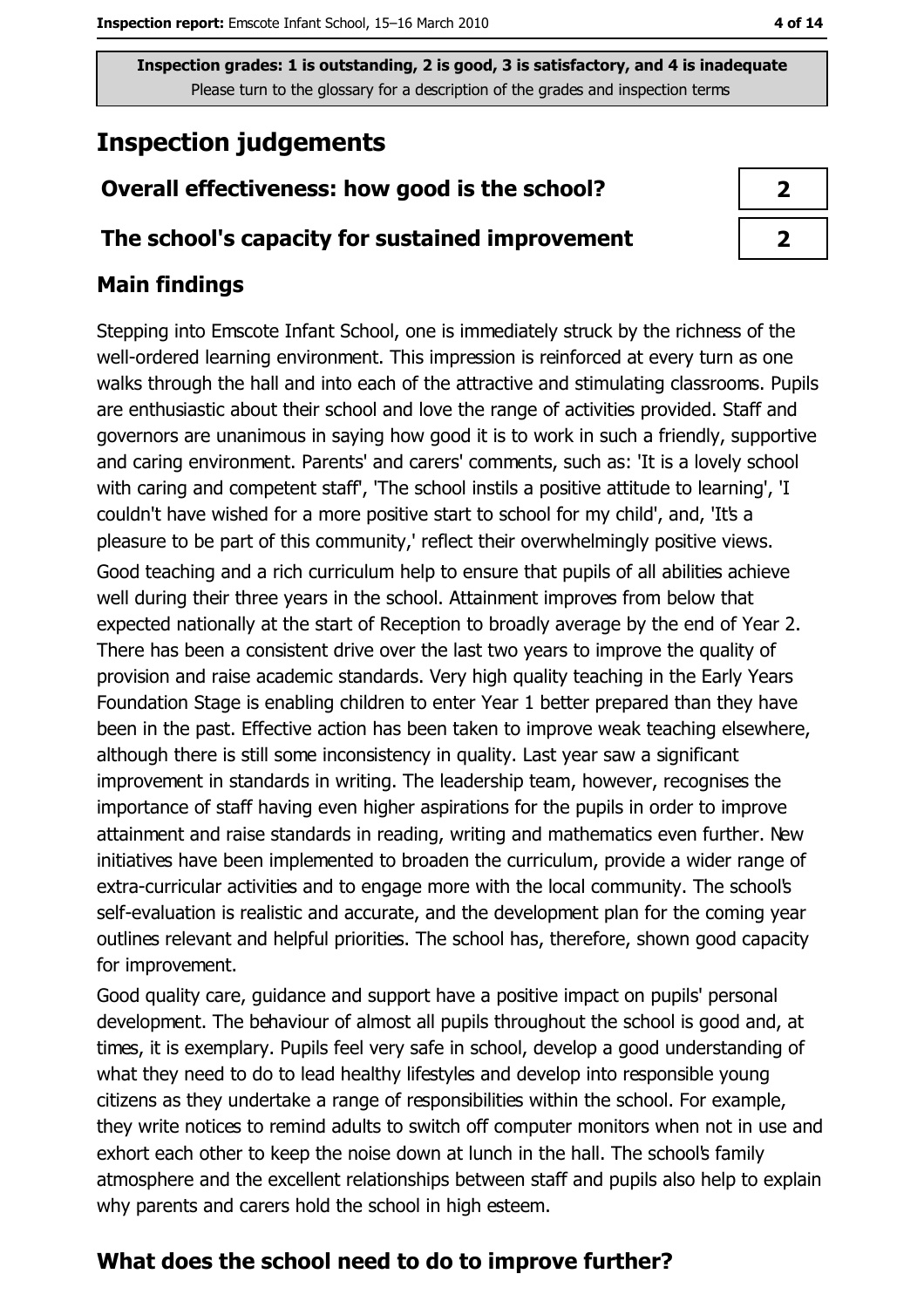- Raise attainment in reading, writing and mathematics by:
	- eradicating disparities in the quality of teaching and ensuring that the teaching in all lessons emulates the good and excellent teaching practice which is already evident in many lessons
	- raising teachers' expectations so that the teaching presents a consistently higher level of challenge than at present for all pupils, and especially the more able
	- encouraging teachers to diverge from their planning in order to extend pupils' learning whenever it is evident that a group of pupils has achieved its learning objectives and there is time left to start new work
	- ensuring that pupils respond to the helpful comments made by teachers when marking their work so that they learn from their mistakes.

#### **Outcomes for individuals and groups of pupils**

The school's half-termly tracking of pupils' progress shows that the overall rate of progress is good. This is particularly so for the above average proportion of pupils with special educational needs. These pupils receive good additional support from their teachers, teaching assistants and other helpers. The progress of the more able pupils, while still good, is not guite as rapid, and the proportion of pupils attaining above the expected level for their age is below average. Attainment in reading has been lower than in writing, but a concerted effort to improve this aspect of pupils' work, and to encourage more parents to read with their children at home, has brought a significant improvement this year.

Pupils greatly enjoy their learning. In many lessons, pupils give rapt attention to their teachers, work enthusiastically with a partner or in a small group and try hard with the tasks they are given. Displays around the school provide evidence of good-quality work in art and an enthusiastic approach to topic work which, this term, has centred round an investigation of buildings. The level of attendance is average, because the absence rate is influenced by the higher incidence of childhood illness for this young age group compared with older pupils. This certainly does not reflect a lack of effort on the school's part to promote good attendance or the pupils' desire to come to school.

Pupils make good progress in their spiritual, moral, social and cultural development, nowhere more so than in the Reception classes, where children develop very quickly into well-behaved and cooperative youngsters. Plenty of opportunities are provided to continue the development of social responsibility as they move through the school, a particularly good example being the way the children willingly serve out the food and clear away at lunchtime. Pupils are fully aware of the health reasons behind the restrictions on the types of food they are allowed to consume at school, and many choose to participate in the good range of extra-curricular physical activity which the school provides.

## $\overline{2}$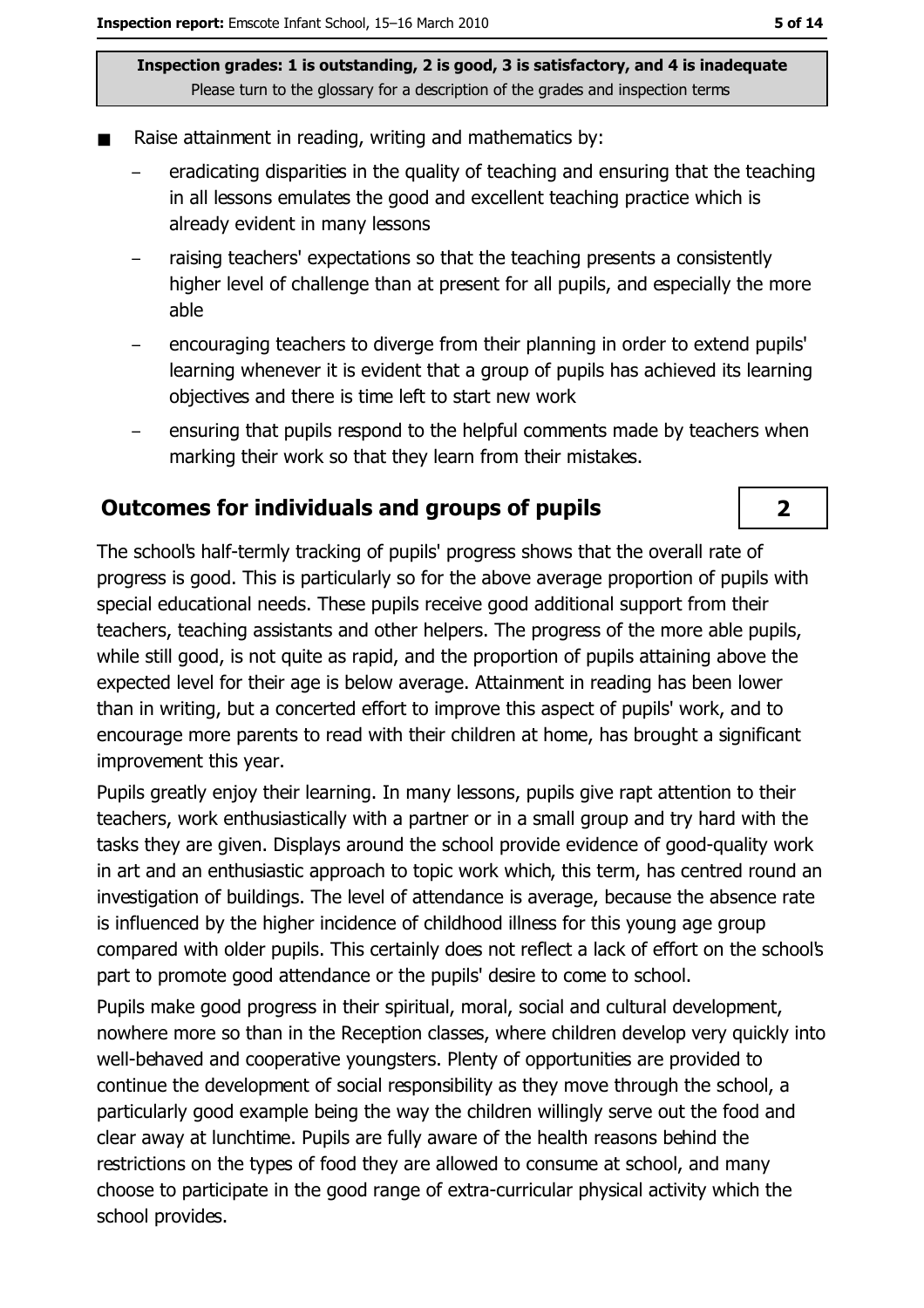These are the grades for pupils' outcomes

| Pupils' achievement and the extent to which they enjoy their learning                                                     |                         |
|---------------------------------------------------------------------------------------------------------------------------|-------------------------|
| Taking into account:<br>Pupils' attainment <sup>1</sup>                                                                   | 3                       |
| The quality of pupils' learning and their progress                                                                        | $\overline{2}$          |
| The quality of learning for pupils with special educational needs and/or<br>disabilities and their progress               | 2                       |
| The extent to which pupils feel safe                                                                                      | $\overline{\mathbf{2}}$ |
| <b>Pupils' behaviour</b>                                                                                                  |                         |
| The extent to which pupils adopt healthy lifestyles                                                                       | $\overline{\mathbf{2}}$ |
| The extent to which pupils contribute to the school and wider community                                                   |                         |
| The extent to which pupils develop workplace and other skills that will<br>contribute to their future economic well-being |                         |
| Taking into account:<br>Pupils' attendance <sup>1</sup>                                                                   |                         |
| The extent of pupils' spiritual, moral, social and cultural development                                                   | $\overline{\mathbf{2}}$ |

#### How effective is the provision?

At its best, the teaching is imaginative, exciting, fast-paced and challenging. In one lesson, for example, the enactment of a journey on a magical carpet to a special place stimulated some incredulity, but stirred the imagination of pupils in Year 1 who were keen to set down their ideas in writing. A few lessons, however, lack pace and purpose, and not enough is done to ensure that all pupils, particularly the more able, are sufficiently challenged. Good collaboration between teachers results in thorough planning of lessons and different work is provided for the varying ability groups within each class. However, teachers are sometimes reluctant to diverge from their planning to provide more stretching work if pupils finish a task quickly or show that they have grasped the concepts being taught. In these situations, pupils end up doing more of the same tasks rather than moving on to new learning. Pupils' work is marked thoroughly and teachers often provide helpful analytical comments. However, they do not build in enough opportunities for pupils to go back over their work, to respond to the comments made and consolidate their understanding by learning from their mistakes. Pupils' writing skills are increasingly being developed through a cross-curricular

The grades for attainment and attendance are: 1 is high; 2 is above average; 3 is broadly average; and 4 is low.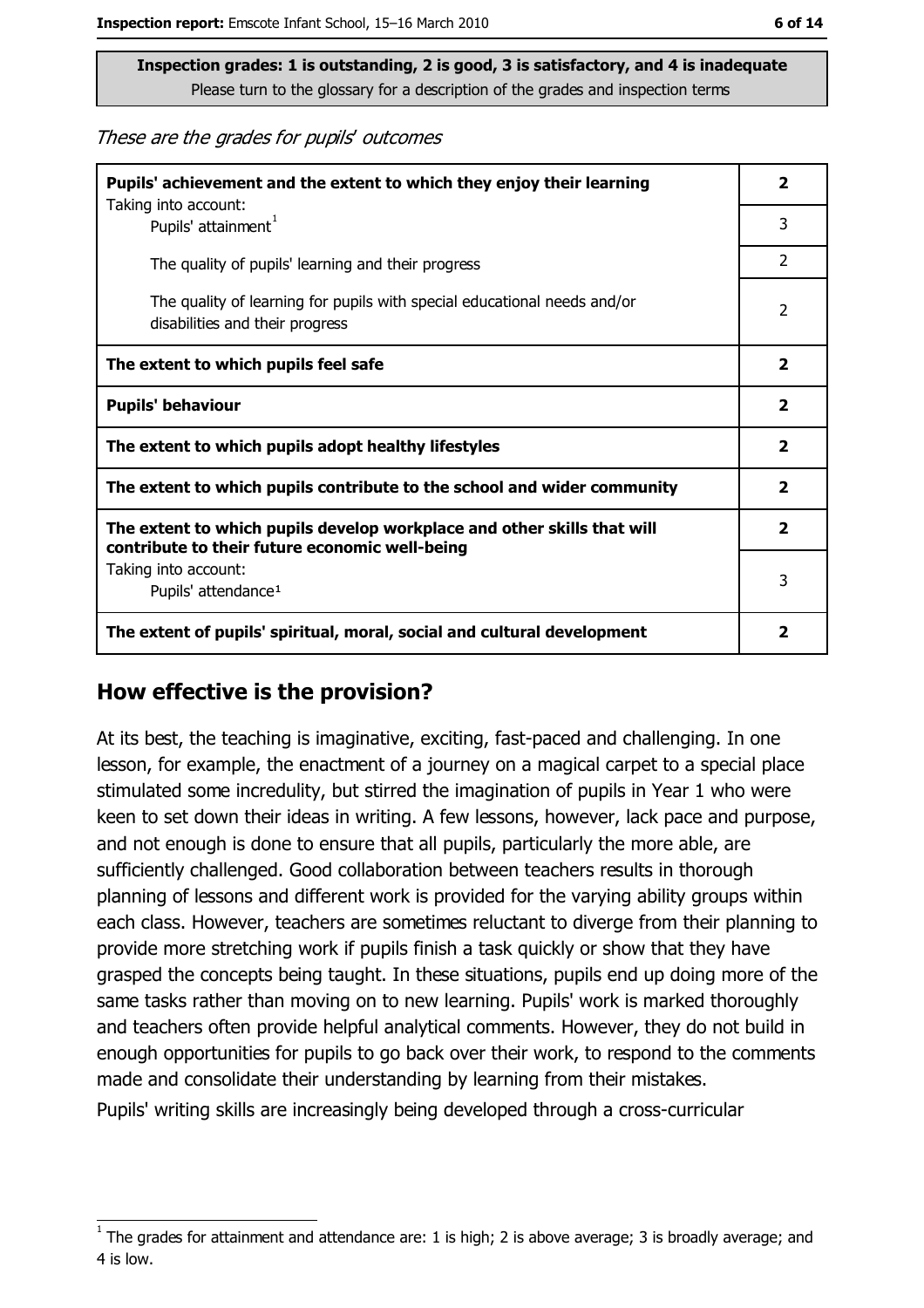approach to the teaching of subjects such as history, geography and science, and the school has aspirations to develop and strengthen this approach further. The establishment of the school council and the ECO committee, a comprehensive programme of personal, social and health education, collaboration with other schools and organisations, and opportunities to contribute to community events such as the Emscote Fun Day, all enliven the curriculum and contribute well to pupils' personal development. The range of visits, visitors, special activity days and extra-curricular clubs for the pupils is impressive and one of the main factors contributing to their enjoyment of school.

The hugely attractive outdoor area with its screening, shelters, composting area and recent planting of fruit trees reflects the level of care provided in all aspects of the school's work. Staff know the pupils very well and provide a great deal of support for all who need it, particularly the more vulnerable pupils. Extensive links with external agencies ensure that specialist support is provided for pupils and their families when required.

These are the grades for the quality of provision

| The quality of teaching                                                                                    |  |
|------------------------------------------------------------------------------------------------------------|--|
| Taking into account:<br>The use of assessment to support learning                                          |  |
|                                                                                                            |  |
| The extent to which the curriculum meets pupils' needs, including, where<br>relevant, through partnerships |  |
| The effectiveness of care, guidance and support                                                            |  |

## How effective are leadership and management?

'Emscote Infant School is an exciting and inspirational place to work. The staff here work so well together as a team, supporting, advising and consistently working together to ensure the best for our children. We are constantly striving to improve.' This quote from a questionnaire returned by one of the staff reflects how successful the school's senior leaders have been in uniting the staff into a close-knit team and developing a culture in which staff are willing to try new ideas and are intent on bringing about improvement. Rigorous monitoring of pupils' progress has been a crucial factor in raising staff's awareness of pupils' performance. As a result, the school's senior management team has very clear ideas not only about what needs to improve, but how this will be achieved. A new structure for the management of curriculum areas is in its infancy, but indicates that the school is constantly trying out new ways to bring improvement. Governors are very supportive of the school and are developing well their involvement in determining priorities for improvement and monitoring progress.

Concern for the individual pupil is evident at every level, and ensures that equal opportunities are promoted well. For example, in their efforts to improve standards in reading, the school ensures one-to-one reading sessions with a volunteer or a teaching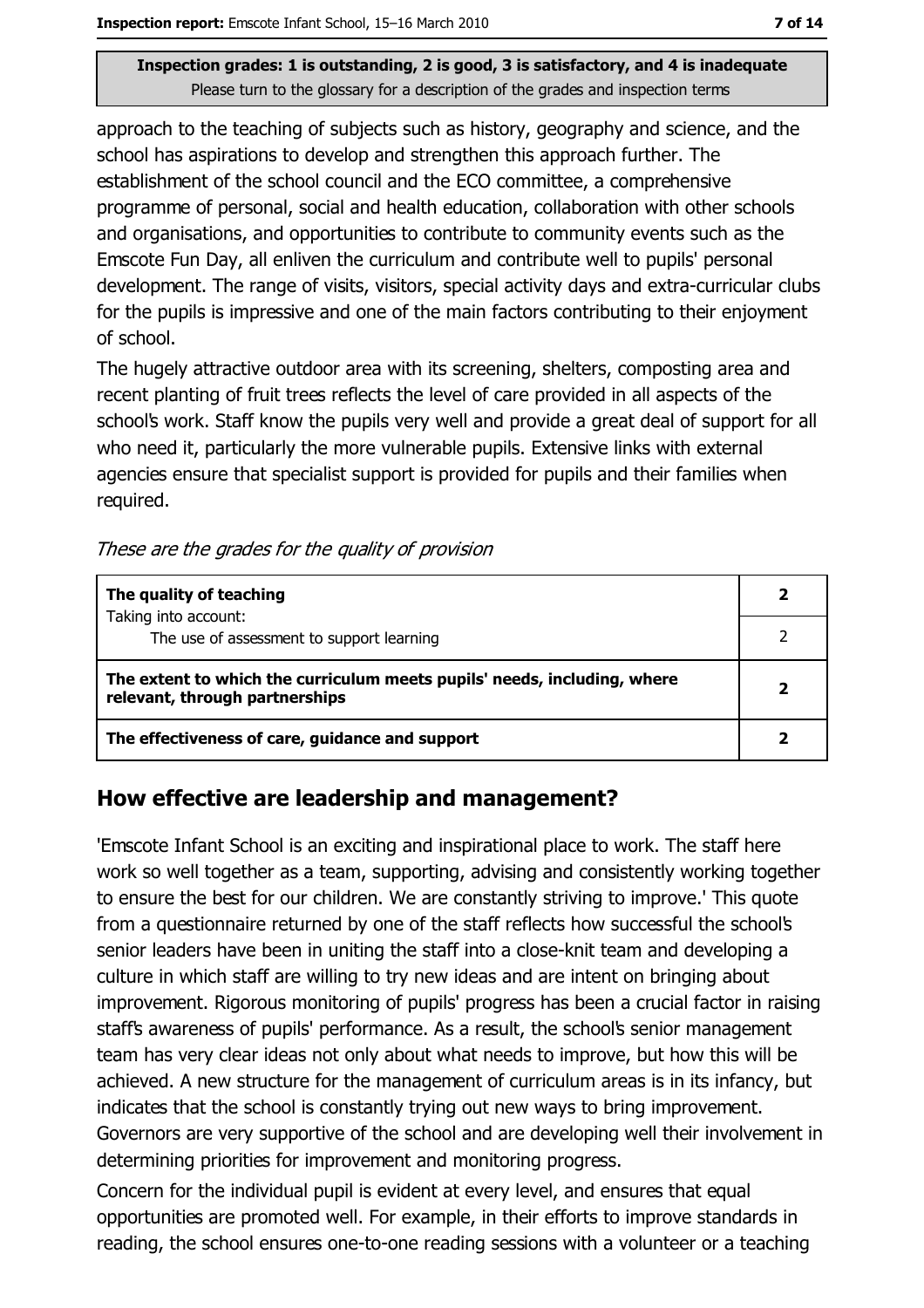assistant for any child who does not have the opportunity to read to an adult at home. The progress of each pupil is reviewed regularly, and booster classes are provided where need is identified. Checks on the appointment of new staff, recent training in child protection procedures for all staff, first aid arrangements and secure buildings and grounds indicate that safeguarding procedures are thorough.

There is very good collaboration with partner schools, local organisations and the neighbouring church so that the school is seen as an integral and important focal point for the local community. There are good opportunities for pupils to develop their understanding of cultural and religious diversity through visitors to the school, visits to different places of worship and links with a school in Sierra Leone.

These are the grades for leadership and management

| The effectiveness of leadership and management in embedding ambition and<br>driving improvement                                                                     | $\mathbf{2}$            |
|---------------------------------------------------------------------------------------------------------------------------------------------------------------------|-------------------------|
| Taking into account:<br>The leadership and management of teaching and learning                                                                                      | 2                       |
| The effectiveness of the governing body in challenging and supporting the<br>school so that weaknesses are tackled decisively and statutory responsibilities<br>met | $\overline{\mathbf{2}}$ |
| The effectiveness of the school's engagement with parents and carers                                                                                                | $\overline{\mathbf{2}}$ |
| The effectiveness of partnerships in promoting learning and well-being                                                                                              | $\overline{\mathbf{2}}$ |
| The effectiveness with which the school promotes equality of opportunity and<br>tackles discrimination                                                              | 2                       |
| The effectiveness of safeguarding procedures                                                                                                                        | $\overline{\mathbf{2}}$ |
| The effectiveness with which the school promotes community cohesion                                                                                                 | $\overline{2}$          |
| The effectiveness with which the school deploys resources to achieve<br>value for money                                                                             | 2                       |

# **Early Years Foundation Stage**

Children receive a very good start to their school life in the Reception classes. The staff provide a stimulating environment and a wide range of enriching activities which the children really enjoy. The current dinosaur topic, for example, provides an interesting and exciting vehicle for children's learning in many areas. The outdoor environment is highly attractive and is used well to promote children's social and physical development, but is not yet used as fully as it could be for the development of children's understanding in other areas of learning.

The teaching in both Reception classes is consistently good, and some of the teaching is outstanding. Planning and assessment systems are thorough, and activities are adapted to meet the needs of individuals so that all children are catered for well. As a result,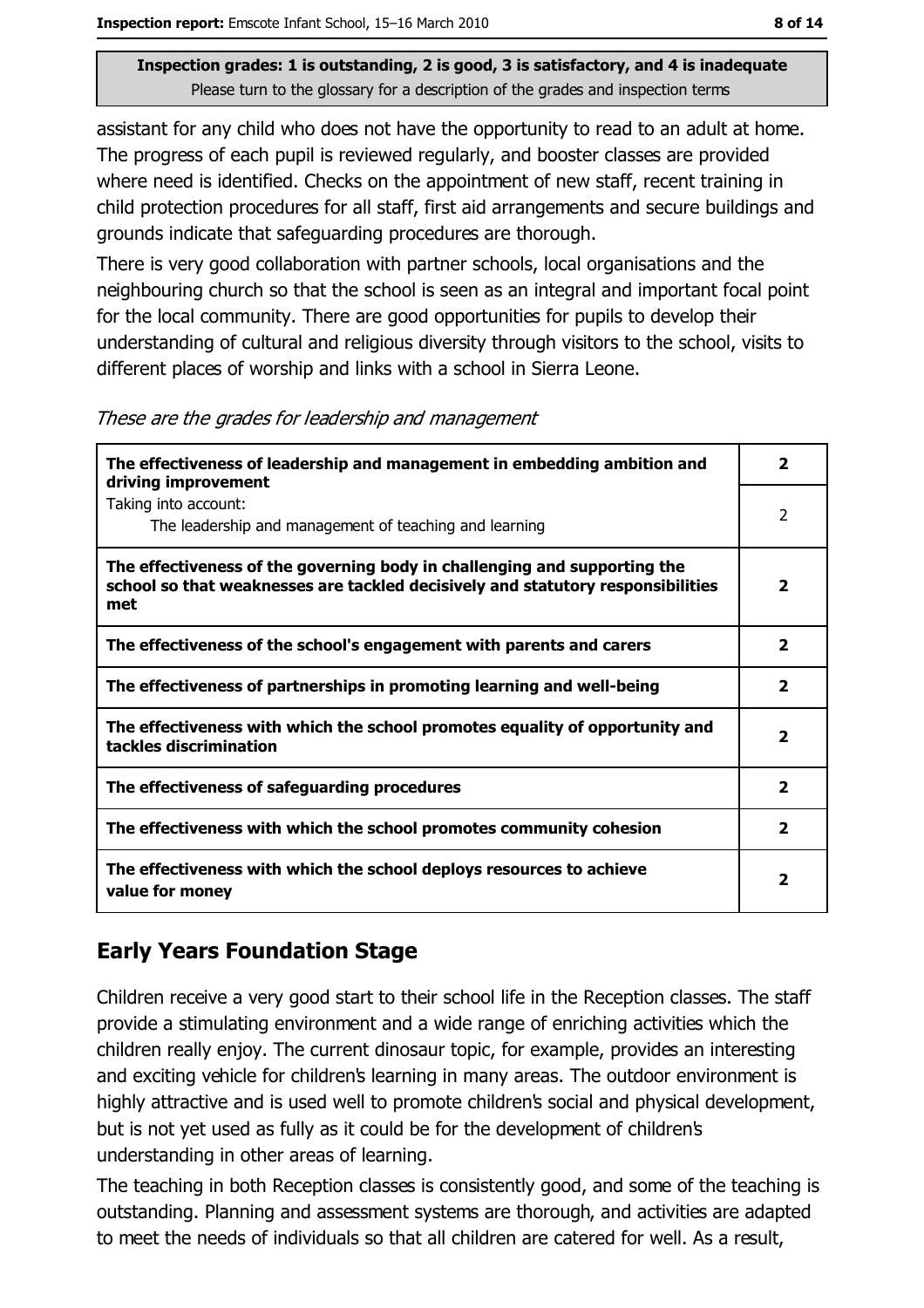children of all abilities make good progress and achieve well. Many start with skills which are significantly below those expected for their age in their personal, social and emotional development and in communication, language and literacy. Attainment improves significantly during the Reception year, but in recent years has still been below the expected levels by the time children start Year $\Box$ 1.

The Early Years Foundation Stage is led and managed well. Adults work together very well as a team, and teaching assistants and other adult helpers make an important contribution to children's progress. New initiatives to develop children's handwriting and reading skills have introduced a much greater level of challenge this year, and current indications are that children will enter Year 1 much better prepared than in previous years. Children's social skills are already well developed and the children's behaviour observed during the inspection was exemplary.

These are the grades for the Early Years Foundation Stage

| <b>Overall effectiveness of the Early Years Foundation Stage</b>                             |  |
|----------------------------------------------------------------------------------------------|--|
| Taking into account:<br>Outcomes for children in the Early Years Foundation Stage            |  |
| The quality of provision in the Early Years Foundation Stage                                 |  |
| The effectiveness of leadership and management of the Early Years<br><b>Foundation Stage</b> |  |

## **Views of parents and carers**

Informal conversations with parents and carers at the start of the school day, and responses from almost a third of the parents to the parental questionnaire, indicate overwhelmingly that parents and carers are very pleased with the education provided at Emscote Infant School. They particularly appreciate the quality of the teaching and the way the school helps them to support their children's learning. They are convinced that the school provides a safe and caring environment for their children, and all respondents say that their children enjoy coming to school. The views of the inspection team endorse this positive picture of the school.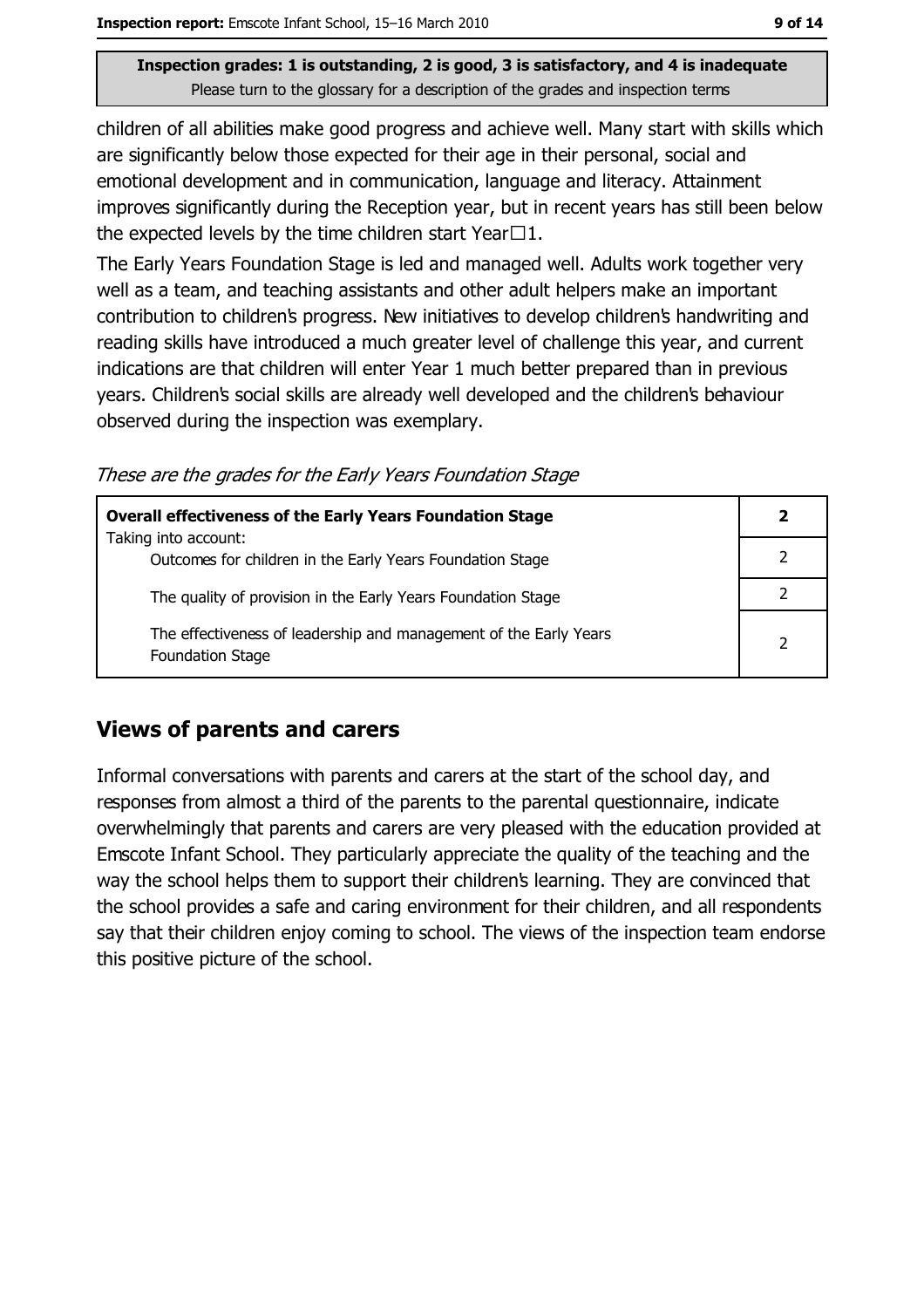#### Responses from parents and carers to Ofsted's questionnaire

Ofsted invited all the registered parents and carers of pupils registered at Emscote Infant School to complete a questionnaire about their views of the school.

In the questionnaire, parents and carers were asked to record how strongly they agreed with 13 statements about the school. The inspection team received 50 completed questionnaires by the end of the on-site inspection. In total, there are 156 pupils registered at the school.

| <b>Statements</b>                                                                                                                                                                                                                                       | <b>Strongly</b><br><b>Agree</b> |               | <b>Agree</b> |               | <b>Disagree</b> |                  | <b>Strongly</b><br>disagree |               |
|---------------------------------------------------------------------------------------------------------------------------------------------------------------------------------------------------------------------------------------------------------|---------------------------------|---------------|--------------|---------------|-----------------|------------------|-----------------------------|---------------|
|                                                                                                                                                                                                                                                         | <b>Total</b>                    | $\frac{0}{0}$ | <b>Total</b> | $\frac{0}{0}$ | <b>Total</b>    | $\frac{0}{0}$    | <b>Total</b>                | $\frac{0}{0}$ |
| My child enjoys school                                                                                                                                                                                                                                  | 38                              | 76            | 12           | 24            | 0               | 0                | 0                           | 0             |
| The school keeps my child<br>safe                                                                                                                                                                                                                       | 40                              | 80            | 10           | 20            | 0               | 0                | 0                           | 0             |
| The school informs me<br>about my child's progress                                                                                                                                                                                                      | 32                              | 64            | 17           | 34            | $\mathbf{1}$    | $\overline{2}$   | 0                           | 0             |
| My child is making enough<br>progress at this school                                                                                                                                                                                                    | 32                              | 64            | 18           | 36            | $\mathbf 0$     | 0                | 0                           | 0             |
| The teaching is good at this<br>school                                                                                                                                                                                                                  | 38                              | 76            | 12           | 24            | $\mathbf 0$     | 0                | 0                           | 0             |
| The school helps me to<br>support my child's learning                                                                                                                                                                                                   | 37                              | 74            | 12           | 24            | $\mathbf 0$     | 0                | 0                           | $\mathbf 0$   |
| The school helps my child to<br>have a healthy lifestyle                                                                                                                                                                                                | 31                              | 62            | 19           | 38            | $\mathbf 0$     | $\boldsymbol{0}$ | 0                           | $\mathbf 0$   |
| The school makes sure that<br>my child is well prepared for<br>the future (for example<br>changing year group,<br>changing school, and for<br>children who are finishing<br>school, entering further or<br>higher education, or<br>entering employment) | 21                              | 42            | 23           | 46            | $\mathbf 0$     | 0                | 0                           | 0             |
| The school meets my child's<br>particular needs                                                                                                                                                                                                         | 27                              | 54            | 23           | 46            | $\mathbf 0$     | 0                | 0                           | 0             |
| The school deals effectively<br>with unacceptable behaviour                                                                                                                                                                                             | 23                              | 46            | 21           | 42            | $\mathbf{1}$    | $\overline{2}$   | 0                           | 0             |
| The school takes account of<br>my suggestions and<br>concerns                                                                                                                                                                                           | 24                              | 48            | 25           | 50            | $\mathbf 0$     | $\boldsymbol{0}$ | 0                           | 0             |
| The school is led and<br>managed effectively                                                                                                                                                                                                            | 34                              | 68            | 16           | 32            | $\mathbf 0$     | $\mathbf 0$      | $\mathbf 0$                 | 0             |
| Overall, I am happy with my<br>child's experience at this<br>school                                                                                                                                                                                     | 38                              | 76            | 12           | 24            | $\pmb{0}$       | 0                | 0                           | $\pmb{0}$     |

The table above summarises the responses that parents and carers made to each statement. The percentages indicate the proportion of parents and carers giving that response out of the total number of completed questionnaires. Where one or more parents and carers chose not to answer a particular question, the percentages will not add up to 100%.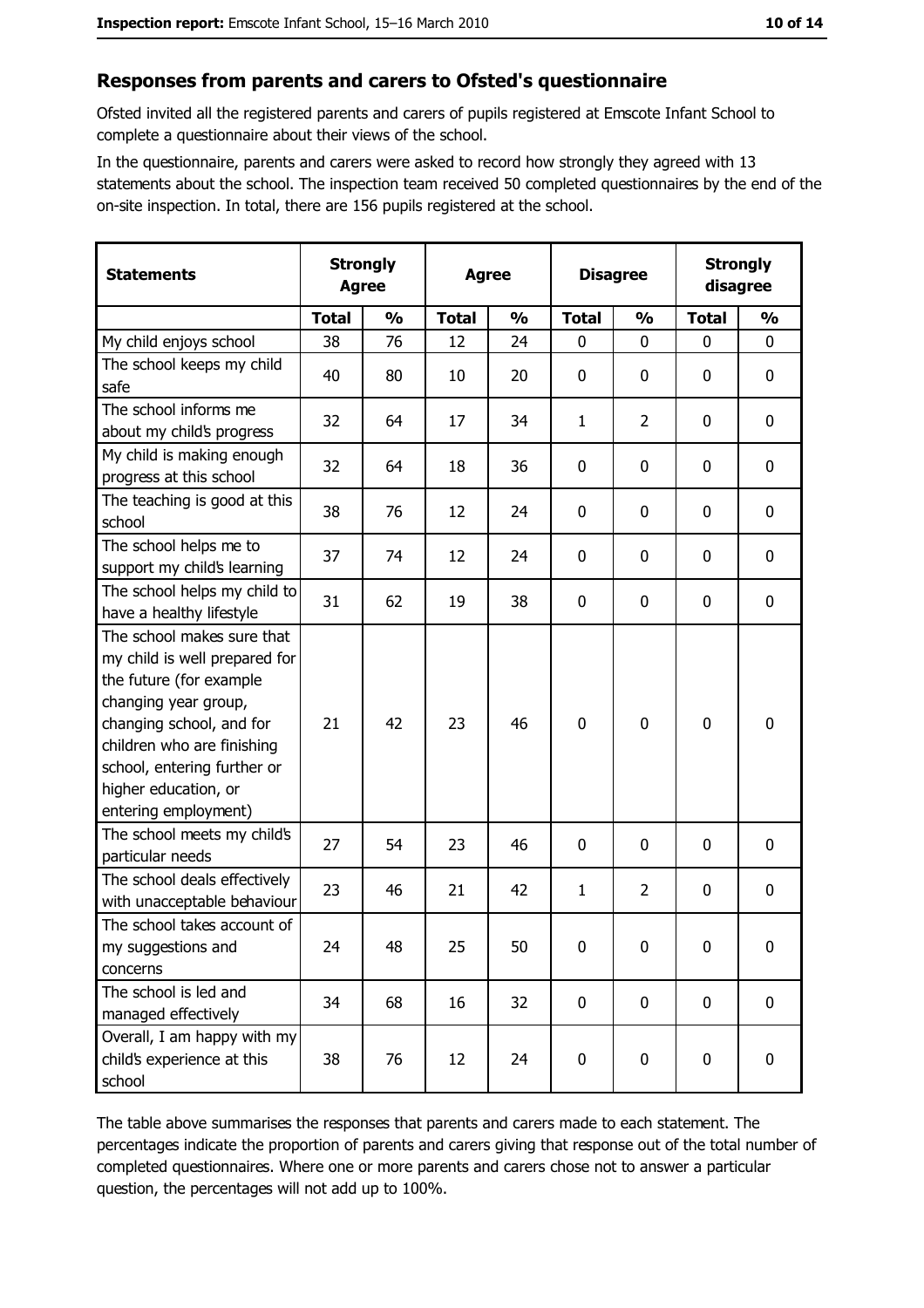# Glossary

| <b>Grade</b> | <b>Judgement</b> | <b>Description</b>                                                                                                                                                                                                               |
|--------------|------------------|----------------------------------------------------------------------------------------------------------------------------------------------------------------------------------------------------------------------------------|
| Grade 1      | Outstanding      | These features are highly effective. An oustanding<br>school provides exceptionally well for its pupils' needs.                                                                                                                  |
| Grade 2      | Good             | These are very positive features of a school. A school<br>that is good is serving its pupils well.                                                                                                                               |
| Grade 3      | Satisfactory     | These features are of reasonable quality. A satisfactory<br>school is providing adequately for its pupils.                                                                                                                       |
| Grade 4      | Inadequate       | These features are not of an acceptable standard. An<br>inadequate school needs to make significant<br>improvement in order to meet the needs of its pupils.<br>Ofsted inspectors will make further visits until it<br>improves. |

# What inspection judgements mean

## Overall effectiveness of schools inspected between September 2007 and July 2008

|                       | Overall effectiveness judgement (percentage of<br>schools) |      |                     |                   |
|-----------------------|------------------------------------------------------------|------|---------------------|-------------------|
| <b>Type of school</b> | Outstanding                                                | Good | <b>Satisfactory</b> | <b>Inadequate</b> |
| Nursery schools       | 39                                                         | 58   | 3                   | 0                 |
| Primary schools       | 13                                                         | 50   | 33                  | 4                 |
| Secondary schools     | 17                                                         | 40   | 34                  | 9                 |
| Sixth forms           | 18                                                         | 43   | 37                  | $\overline{2}$    |
| Special schools       | 26                                                         | 54   | 18                  | $\overline{2}$    |
| Pupil referral units  | 7                                                          | 55   | 30                  | 7                 |
| All schools           | 15                                                         | 49   | 32                  | 5                 |

New school inspection arrangements were introduced on 1 September 2009. This means that inspectors now make some additional judgements that were not made previously.

The data in the table above were reported in The Annual Report of Her Majesty's Chief Inspector of Education, Children's Services and Skills 2007/08.

Percentages are rounded and do not always add exactly to 100. Secondary school figures include those that have sixth forms, and sixth form figures include only the data specifically for sixth form inspection judgements.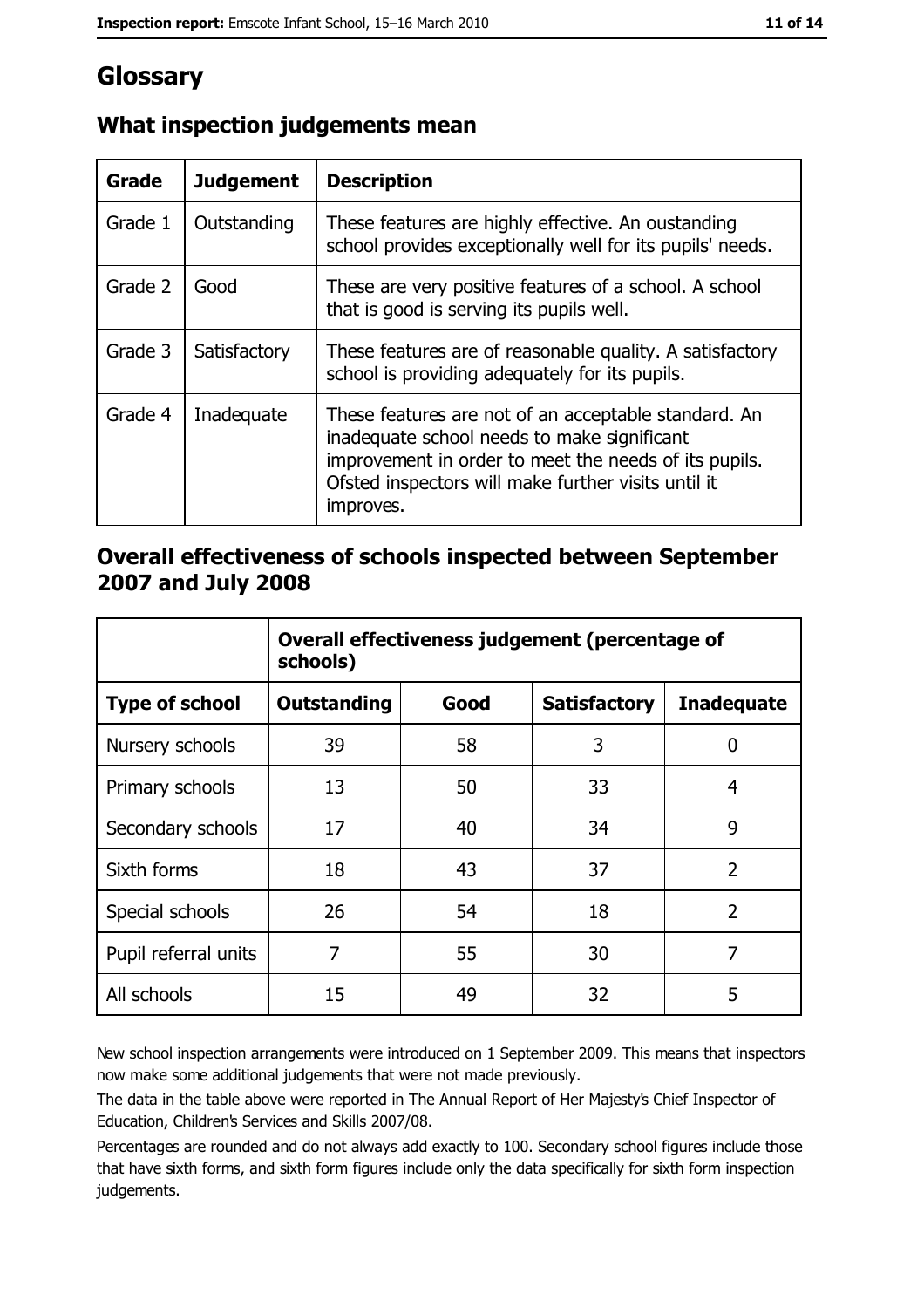# **Common terminology used by inspectors**

| Achievement:                  | the progress and success of a pupil in<br>their learning, development or training.                                                                                                                                                                                                                           |
|-------------------------------|--------------------------------------------------------------------------------------------------------------------------------------------------------------------------------------------------------------------------------------------------------------------------------------------------------------|
| Attainment:                   | the standard of the pupils' work shown by<br>test and examination results and in<br>lessons.                                                                                                                                                                                                                 |
| Capacity to improve:          | the proven ability of the school to<br>continue improving. Inspectors base this<br>judgement on what the school has<br>accomplished so far and on the quality of<br>its systems to maintain improvement.                                                                                                     |
| Leadership and management:    | the contribution of all the staff with<br>responsibilities, not just the headteacher,<br>to identifying priorities, directing and<br>motivating staff and running the school.                                                                                                                                |
| Learning:                     | how well pupils acquire knowledge,<br>develop their understanding, learn and<br>practise skills and are developing their<br>competence as learners.                                                                                                                                                          |
| <b>Overall effectiveness:</b> | inspectors form a judgement on a school's<br>overall effectiveness based on the findings<br>from their inspection of the school. The<br>following judgements, in particular,<br>influence what the overall effectiveness<br>judgement will be.                                                               |
|                               | The school's capacity for sustained<br>improvement.<br>Outcomes for individuals and groups<br>of pupils.<br>The quality of teaching.<br>The extent to which the curriculum<br>meets pupil's needs, including where<br>relevant, through partnerships.<br>The effectiveness of care, guidance<br>and support. |
| Progress:                     | the rate at which pupils are learning in<br>lessons and over longer periods of time. It<br>is often measured by comparing the<br>pupils' attainment at the end of a key<br>stage with their attainment when they<br>started.                                                                                 |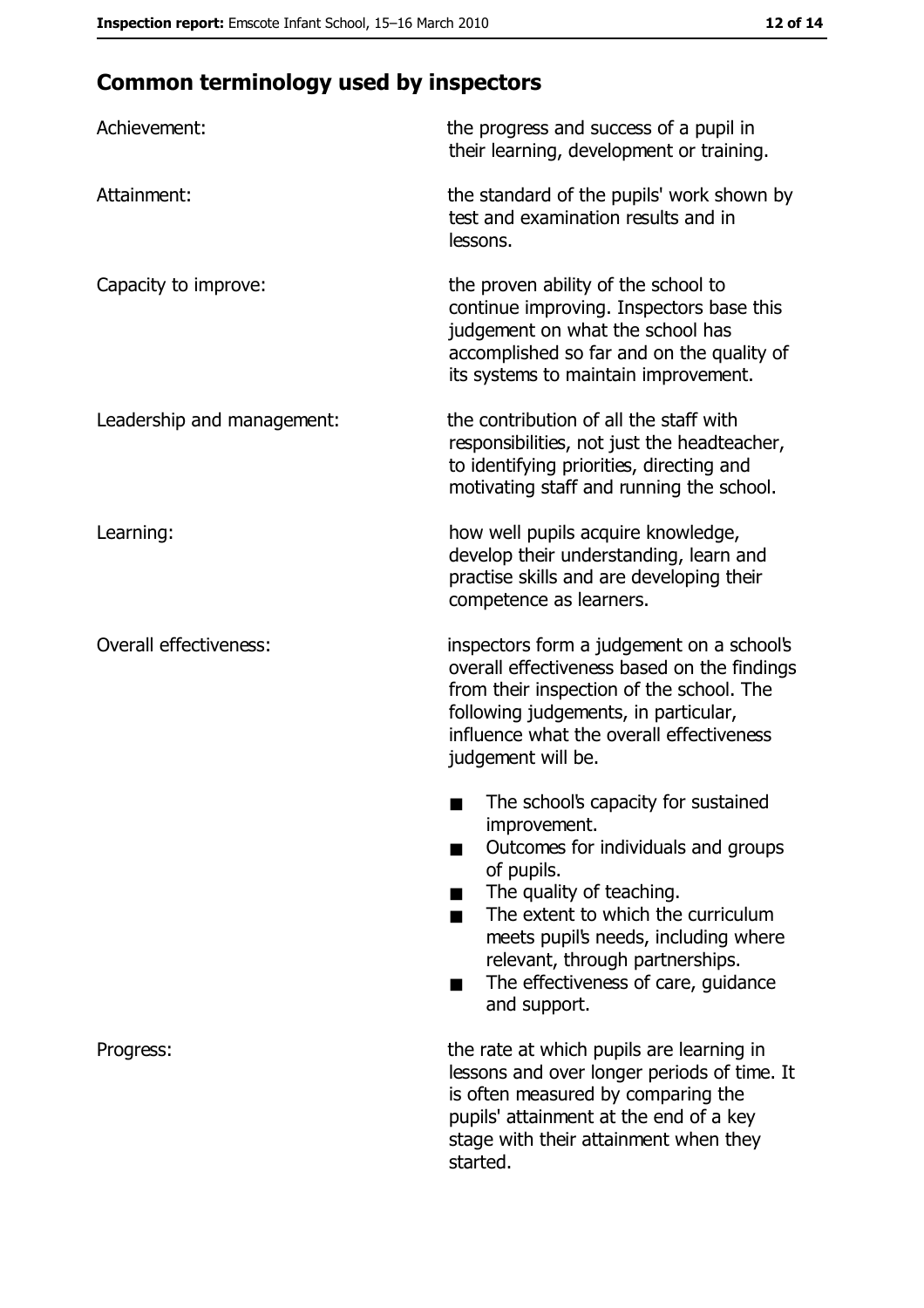This letter is provided for the school, parents and carers to share with their children. It describes Ofsted's main findings from the inspection of their school.



17 March 2010

Dear Children

Inspection of Emscote Infant School, Warwick, CV34 5NH

My colleagues and I really enjoyed coming to your school to find out how well you are doing. As soon as we stepped through the front door we knew we would find lots of exciting things happening - and we were not disappointed. Many of you told us that Emscote is a good school - and we agree with you. These are the main things we found out about your school.

You are all making good progress in literacy and numeracy and in your learning in other subjects.

You are polite and well-behaved, you listen well in class, and your behaviour in assembly is excellent.

You do a lot to help around the school. We were particularly impressed with the work of the ECO helpers and the lunchtime servers.

You receive good teaching from your class teachers and much support from the teaching assistants and other adults who help in the school.

There are always interesting things happening in school, and the various clubs, visitors and school trips help you to really enjoy coming to school.

The staff provide you with a caring and safe environment which helps you to feel safe and know there is always someone to help you if needed.

Your headteacher and deputy headteacher work hard to ensure that the school runs smoothly and that it is constantly improving.

Even though you are learning well, we think you could reach even higher standards in reading and writing if your teachers challenged you a bit more and ensured that you took time to learn from your mistakes before moving on to new work.

It was lovely coming to such a happy school. Thank you for taking the time to talk with us when we were with you. I hope that you will all continue to enjoy coming to school and to try your hardest so that you are successful in the future.

Yours sincerely

**Graham Sims** 

Lead inspector